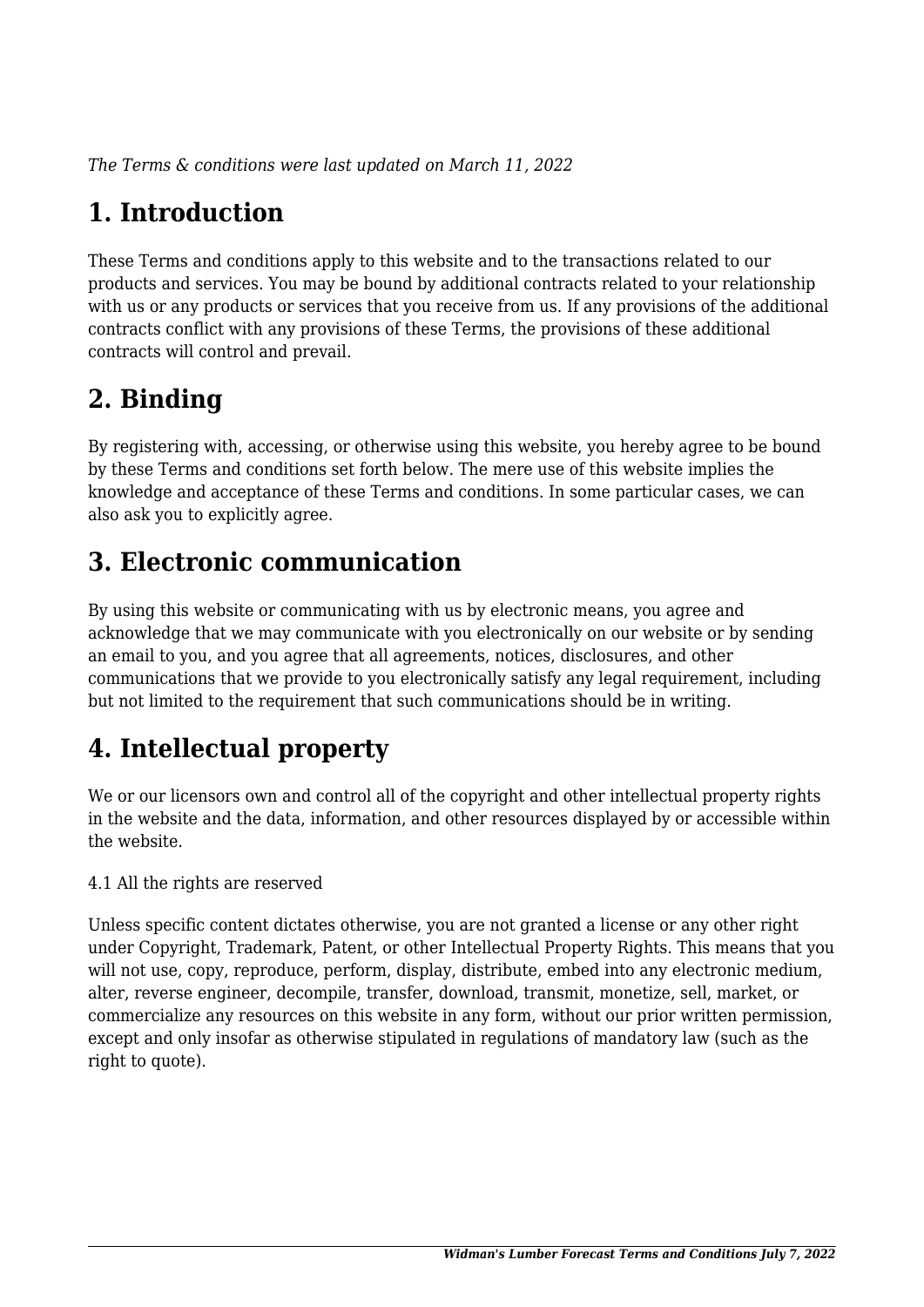# **5. Newsletter**

Notwithstanding the foregoing, you may forward our newsletter in the electronic form to others who may be interested in visiting our website.

# **6. Third-party property**

Our website may include hyperlinks or other references to other party's websites. We do not monitor or review the content of other party's websites which are linked to from this website. Products or services offered by other websites shall be subject to the applicable Terms and Conditions of those third parties. Opinions expressed or material appearing on those websites are not necessarily shared or endorsed by us.

We will not be responsible for any privacy practices or content of these sites. You bear all risks associated with the use of these websites and any related third-party services. We will not accept any responsibility for any loss or damage in whatever manner, however caused, resulting from your disclosure to third parties of personal information.

#### **7. Responsible use**

By visiting our website, you agree to use it only for the purposes intended and as permitted by these Terms, any additional contracts with us, and applicable laws, regulations, and generally accepted online practices and industry guidelines. You must not use our website or services to use, publish or distribute any material which consists of (or is linked to) malicious computer software; use data collected from our website for any direct marketing activity, or conduct any systematic or automated data collection activities on or in relation to our website.

Engaging in any activity that causes, or may cause, damage to the website or that interferes with the performance, availability, or accessibility of the website is strictly prohibited.

# **8. Registration**

You may register for an account with our website. During this process, you may be required to choose a password. You are responsible for maintaining the confidentiality of passwords and account information and agree not to share your passwords, account information, or secured access to our website or services with any other person. You must not allow any other person to use your account to access the website because you are responsible for all activities that occur through the use of your passwords or accounts. You must notify us immediately if you become aware of any disclosure of your password.

After account termination, you will not attempt to register a new account without our permission.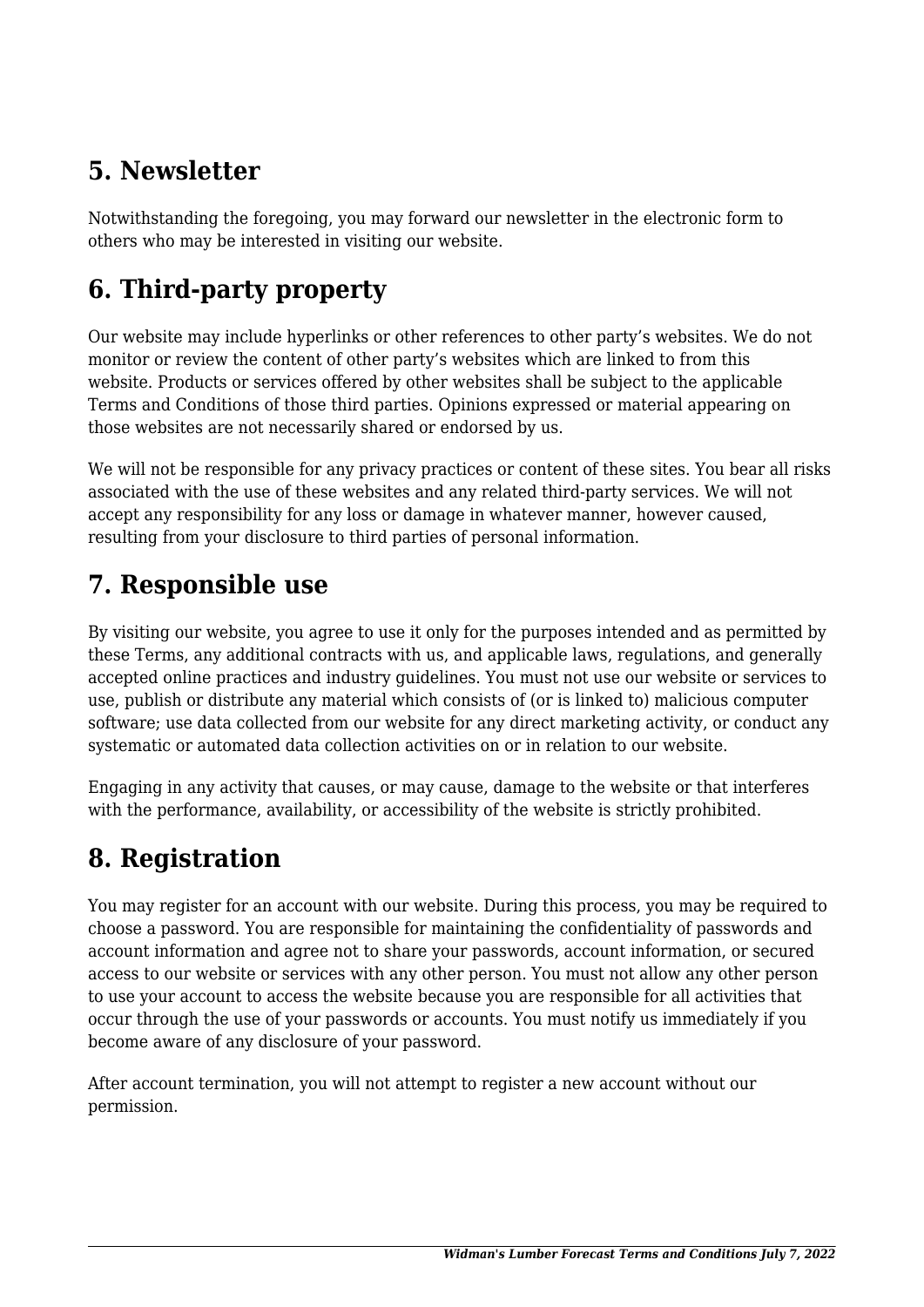# **9. Refund and Return policy**

#### 9.1 Right of withdrawal

You have the right to withdraw from this contract within 14 days without giving any reason.

The withdrawal period will expire after 14 days from the day of the conclusion of the contract.

To exercise the right of withdrawal, you must inform us of your decision to withdraw from this contract by an unequivocal statement (for example a letter sent by post, fax, or email). Our contact details can be found below. You may use the attached model [withdrawal form](https://lumberforecast.com/wp-content/uploads/complianz/withdrawal-forms/withdrawal-form-en.pdf), but it is not obligatory.

You can also electronically fill in and submit the model withdrawal form or any other unequivocal statement on our [website](https://lumberforecast.com/contact/).

If you use this option, we will communicate to you an acknowledgement of receipt of such a withdrawal on a durable medium (for example by email) without delay.

To meet the withdrawal deadline, it is sufficient for you to send your communication concerning your exercise of the right of withdrawal before the withdrawal period has expired.

#### 9.2 Effects of withdrawal

If you withdraw from this contract, we shall reimburse you all payments received from you, including the costs of delivery (with the exception of the supplementary costs resulting from your choice of a type of delivery other than the least expensive type of standard delivery offered by us), without undue delay and in any event not later than 14 days from the day on which we are informed about your decision to withdraw from this contract. We will carry out such reimbursement using the same means of payment as you used for the initial transaction unless you have expressly agreed otherwise; in any event, you will not incur any fees as a result of such reimbursement.

If you requested to begin the performance of services during the withdrawal period, you shall pay us an amount which is in proportion to what has been provided until you have communicated to us your withdrawal from this contract, in comparison with the full coverage of the contract.

Please note that there are some legal exceptions to the right to withdraw, and some items can therefore not be returned or exchanged. We will let you know if this applies in your particular case.

#### **10. Idea submission**

Do not submit any ideas, inventions, works of authorship, or other information that can be considered your own intellectual property that you would like to present to us unless we have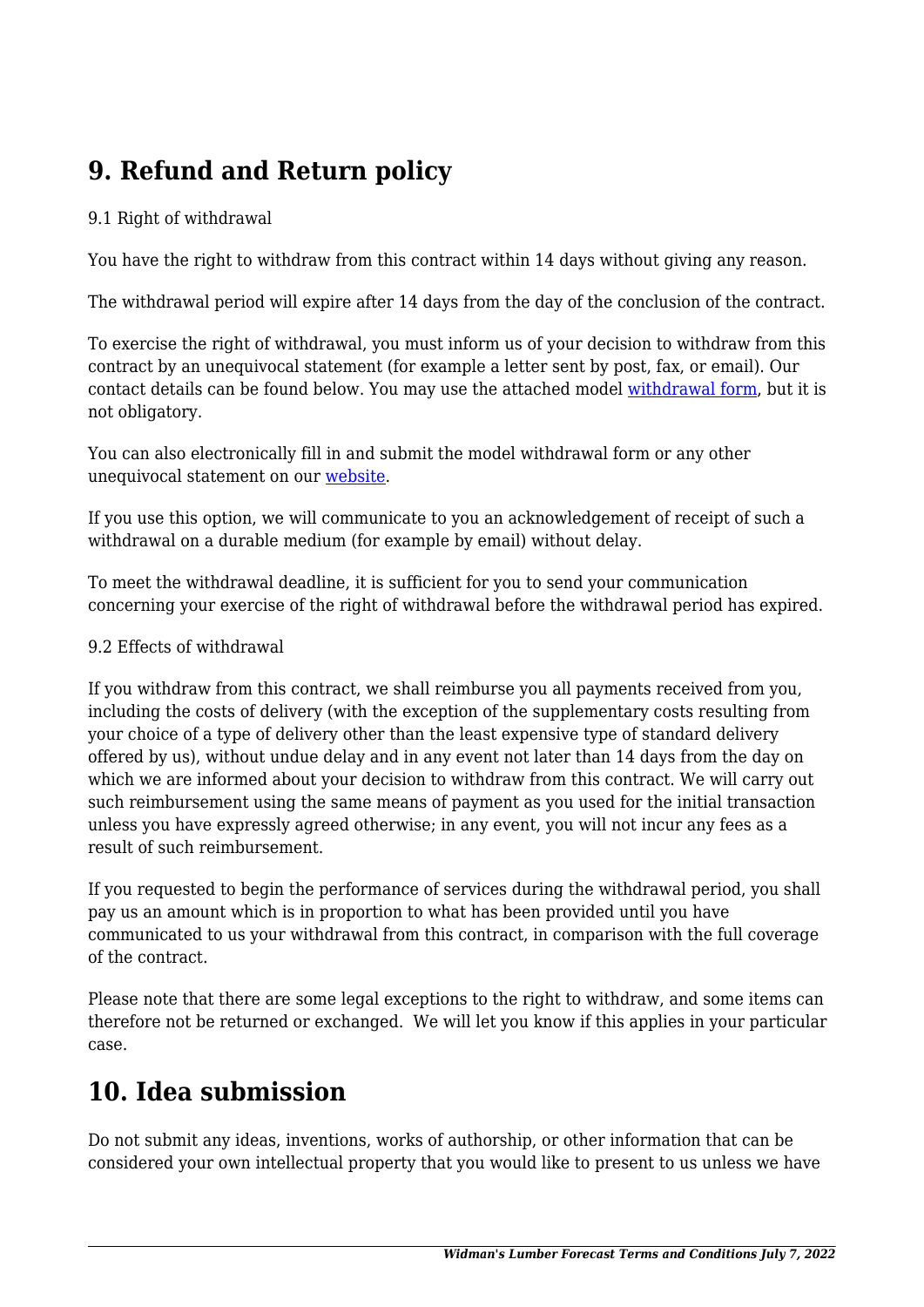first signed an agreement regarding the intellectual property or a non-disclosure agreement. If you disclose it to us absent such written agreement, you grant to us a worldwide, irrevocable, non-exclusive, royalty-free license to use, reproduce, store, adapt, publish, translate and distribute your content in any existing or future media.

# **11. Termination of use**

We may, in our sole discretion, at any time modify or discontinue access to, temporarily or permanently, the website or any Service thereon. You agree that we will not be liable to you or any third party for any such modification, suspension or discontinuance of your access to, or use of, the website or any content that you may have shared on the website. You will not be entitled to any compensation or other payment, even if certain features, settings, and/or any Content you have contributed or have come to rely on, are permanently lost. You must not circumvent or bypass, or attempt to circumvent or bypass, any access restriction measures on our website.

#### **12. Warranties and liability**

Nothing in this section will limit or exclude any warranty implied by law that it would be unlawful to limit or to exclude. This website and all content on the website are provided on an "as is" and "as available" basis and may include inaccuracies or typographical errors. We expressly disclaim all warranties of any kind, whether express or implied, as to the availability, accuracy, or completeness of the Content. We make no warranty that:

- this website or our products or services will meet your requirements;
- this website will be available on an uninterrupted, timely, secure, or error-free basis;
- the quality of any product or service purchased or obtained by you through this website will meet your expectations.

The following provisions of this section will apply to the maximum extent permitted by applicable law and will not limit or exclude our liability in respect of any matter which it would be unlawful or illegal for us to limit or to exclude our liability. In no event will we be liable for any direct or indirect damages (including any damages for loss of profits or revenue, loss or corruption of data, software or database, or loss of or harm to property or data) incurred by you or any third party, arising from your access to, or use of, our website.

Except to the extent any additional contract expressly states otherwise, our maximum liability to you for all damages arising out of or related to the website or any products and services marketed or sold through the website, regardless of the form of legal action that imposes liability (whether in contract, equity, negligence, intended conduct, tort or otherwise) will be limited to the total price that you paid to us to purchase such products or services or use the website. Such limit will apply in the aggregate to all of your claims, actions and causes of action of every kind and nature.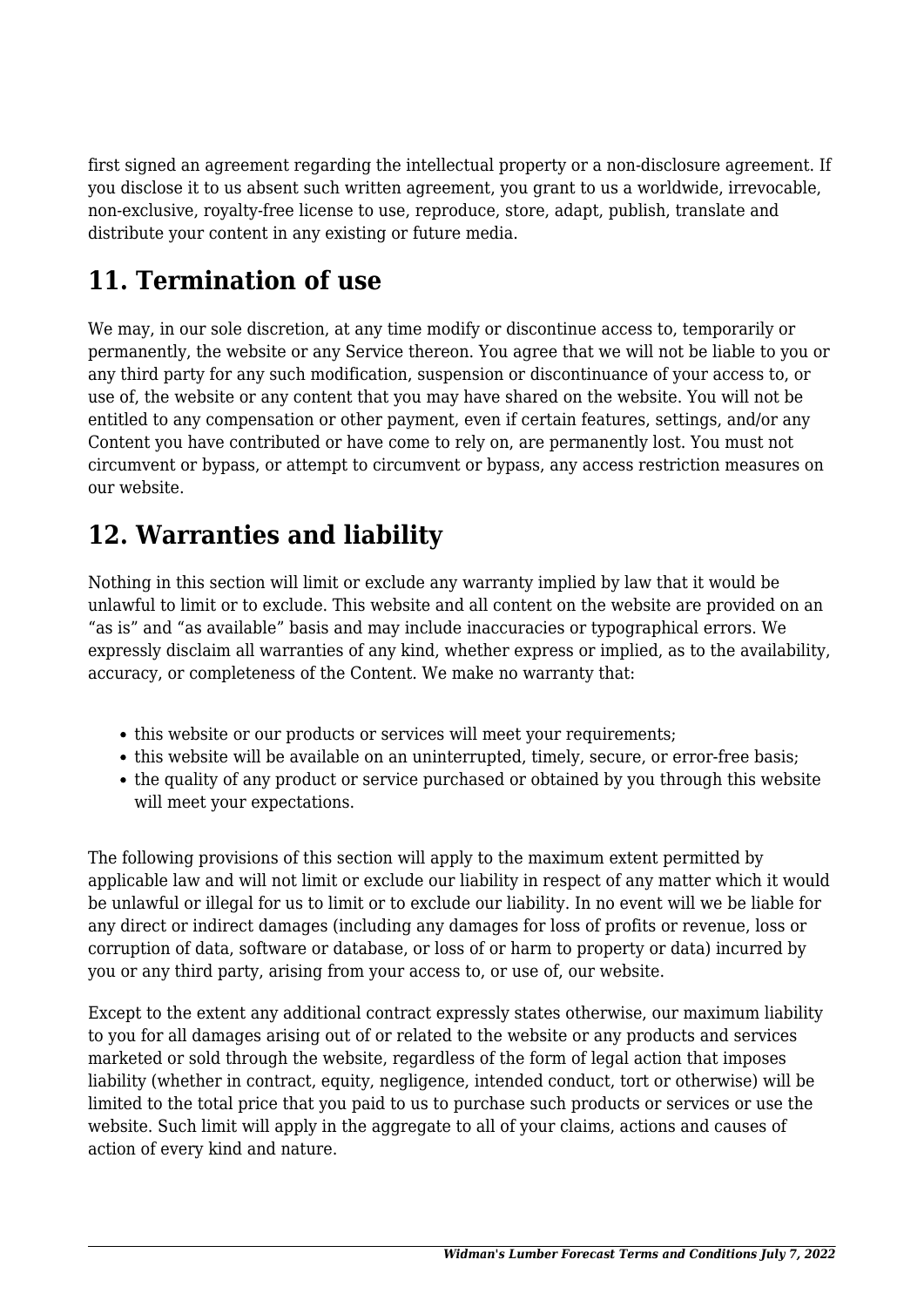# **13. Privacy**

To access our website and/or services, you may be required to provide certain information about yourself as part of the registration process. You agree that any information you provide will always be accurate, correct, and up to date.

We take your personal data seriously and are committed to protecting your privacy. We will not use your email address for unsolicited mail. Any emails sent by us to you will only be in connection with the provision of agreed products or services.

We have developed a policy to address any privacy concerns you may have. For more information, please see our Privacy Statement and our [Cookie Policy](https://lumberforecast.com/cookie-policy-us/).

# **14. Accessibility**

We are committed to making the content we provide accessible to individuals with disabilities. If you have a disability and are unable to access any portion of our website due to your disability, we ask you to give us a notice including a detailed description of the issue you encountered. If the issue is readily identifiable and resolvable in accordance with industrystandard information technology tools and techniques we will promptly resolve it.

# **15. Export restrictions / Legal compliance**

Access to the website from territories or countries where the Content or purchase of the products or Services sold on the website is illegal is prohibited. You may not use this website in violation of export laws and regulations of Canada.

# **16. Affiliate marketing**

Through this Website we may engage in affiliate marketing whereby we receive a percentage of or a commission on the sale of services or products on or through this website. We may also accept sponsorships or other forms of advertising compensation from businesses. This disclosure is intended to comply with legal requirements on marketing and advertising which may apply, such as the US Federal Trade Commission Rules.

# **17. Assignment**

You may not assign, transfer or sub-contract any of your rights and/or obligations under these Terms and conditions, in whole or in part, to any third party without our prior written consent. Any purported assignment in violation of this Section will be null and void.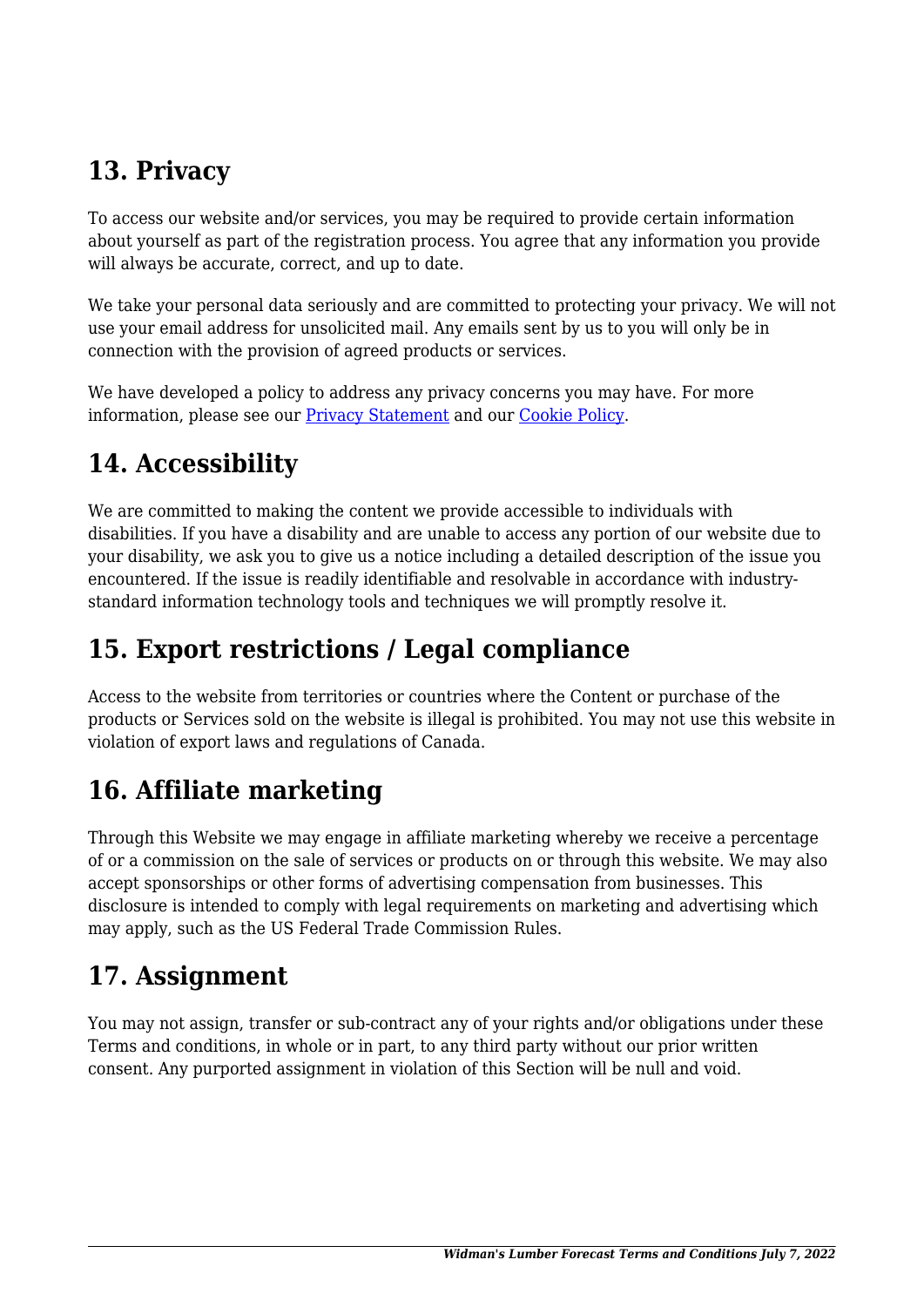#### **18. Breaches of these Terms and conditions**

Without prejudice to our other rights under these Terms and Conditions, if you breach these Terms and Conditions in any way, we may take such action as we deem appropriate to deal with the breach, including temporarily or permanently suspending your access to the website, contacting your internet service provider to request that they block your access to the website, and/or commence legal action against you.

#### **19. Force majeure**

Except for obligations to pay money hereunder, no delay, failure or omission by either party to carry out or observe any of its obligations hereunder will be deemed to be a breach of these Terms and conditions if and for as long as such delay, failure or omission arises from any cause beyond the reasonable control of that party.

#### **20. Indemnification**

You agree to indemnify, defend and hold us harmless, from and against any and all claims, liabilities, damages, losses and expenses, relating to your violation of these Terms and conditions, and applicable laws, including intellectual property rights and privacy rights. You will promptly reimburse us for our damages, losses, costs and expenses relating to or arising out of such claims.

#### **21. Waiver**

Failure to enforce any of the provisions set out in these Terms and Conditions and any Agreement, or failure to exercise any option to terminate, shall not be construed as waiver of such provisions and shall not affect the validity of these Terms and Conditions or of any Agreement or any part thereof, or the right thereafter to enforce each and every provision.

#### **22. Language**

These Terms and Conditions will be interpreted and construed exclusively in English. All notices and correspondence will be written exclusively in that language.

#### **23. Entire agreement**

These Terms and Conditions, together with our privacy statement and [cookie policy,](https://lumberforecast.com/cookie-policy-us/) constitute the entire agreement between you and Sylva Solutions Inc. in relation to your use of this website.